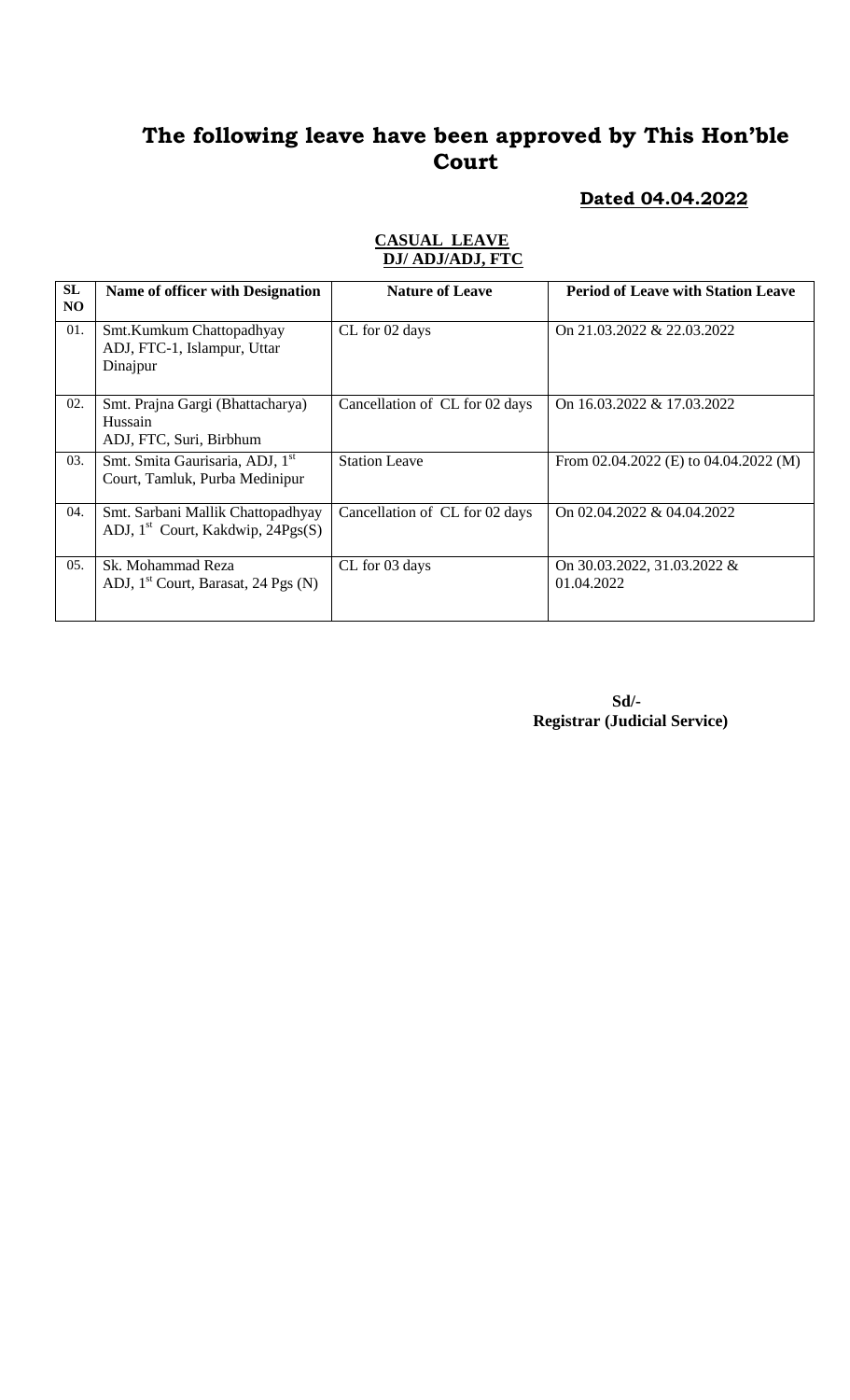### **Dated 04.04.2022**

#### **CASUAL LEAVE DJ/ ADJ/ADJ, FTC**

| SL<br>NO          | Name of officer with Designation                                        | <b>Nature of Leave</b> | <b>Period of Leave with Station Leave</b> |
|-------------------|-------------------------------------------------------------------------|------------------------|-------------------------------------------|
| 01.               | Smt. Atrayee Manna Chowdhury<br>ADJ, FTC-2, Sealdah, 24 Pgs (S)         | <b>Station Leave</b>   | From 13.04.2022(M) to 17.04.2022 (M)      |
| 02.               | Sri Asis Kumar Mukherjee, ADJ,<br>FTC -I, Malda                         | <b>Station Leave</b>   | From 13.04.2022 (E) to 18.04.2022 (M)     |
| 03.               | Sri Bibhuti Khesong<br>ADJ, 14 <sup>th</sup> Court, Alipore, 24 Pgs (S) | CL for 02 days with SL | On 07.04.2022 & 08.04.2022                |
|                   |                                                                         |                        | SL:06.04.2022(E) to 11.04.2022(M)         |
| 04.               | Sri Indiwar Tripathi<br>ADJ, 2 <sup>nd</sup> Court, Jalpaiguri          | <b>Station Leave</b>   | From 13.04.2022 (E) to 18.04.2022 (M)     |
| 05.               | Sri Jai Prakash Singh<br>ADJ, Chanchal, Malda                           | <b>Station Leave</b>   | From 13.04.2022 (E) to 18.04.2022 (M)     |
| 06.               | Sri Nandan Deb Barman, ADJ,<br>Kurseong, Darjeeling                     | CL for 01 day with SL  | On 04.04.2022                             |
|                   |                                                                         |                        | SL: $02.04.2022(E)$ to $05.04.2022(M)$    |
| 07.               | Sri Subhajit Basu<br>ADJ, FTC, Durgapur, Paschim<br><b>Bardhaman</b>    | <b>Station Leave</b>   | From 08.04.2022 (E) to 11.04.2022 (M)     |
| $\overline{08}$ . | Sri Supratim Dasgupta, ADJ, 5 <sup>th</sup><br>Court, Krishnagar, Nadia | <b>Station Leave</b>   | From 12.04.2022 (E) to 18.04.2022 (M)     |
| 09.               | Sri Subhasis Ghosh<br>DJ, Uttar Dinajpur at Raiganj                     | <b>Station Leave</b>   | From 12.04.2022 (E) to 18.04.2022 (M)     |
| 10.               | Sri Sujit Kumar Jha, ADJ, 2 <sup>nd</sup> Court,<br>Krishnagar, Nadia   | CL for 02 days with SL | On 05.04.2022 & 06.04.2022                |
|                   |                                                                         |                        | SL:04.04.2022 (E) to 07.04.2022 (M)       |
| 11.               | Sri Sourav Bhattacharyya<br>Judge, Commercial Court, Asansol,           | CL for 02 days with SL | On 13.04.2022 & 18.04.2022                |
|                   | Paschim Bardhaman                                                       |                        | SL: $12.04.2022(E)$ to $18.04.2022(E)$ )  |
| 12.               | Sri Sandip Chakrabarti                                                  | CL for 01 day with SL  | On 08.04.2022                             |
|                   | ADJ, FTC, Rampurhat, Birbhum                                            |                        | SL: $07.04.2022(E)$ to $11.04.2022(M)$    |

 Sd/- **Registrar (Judicial Service)**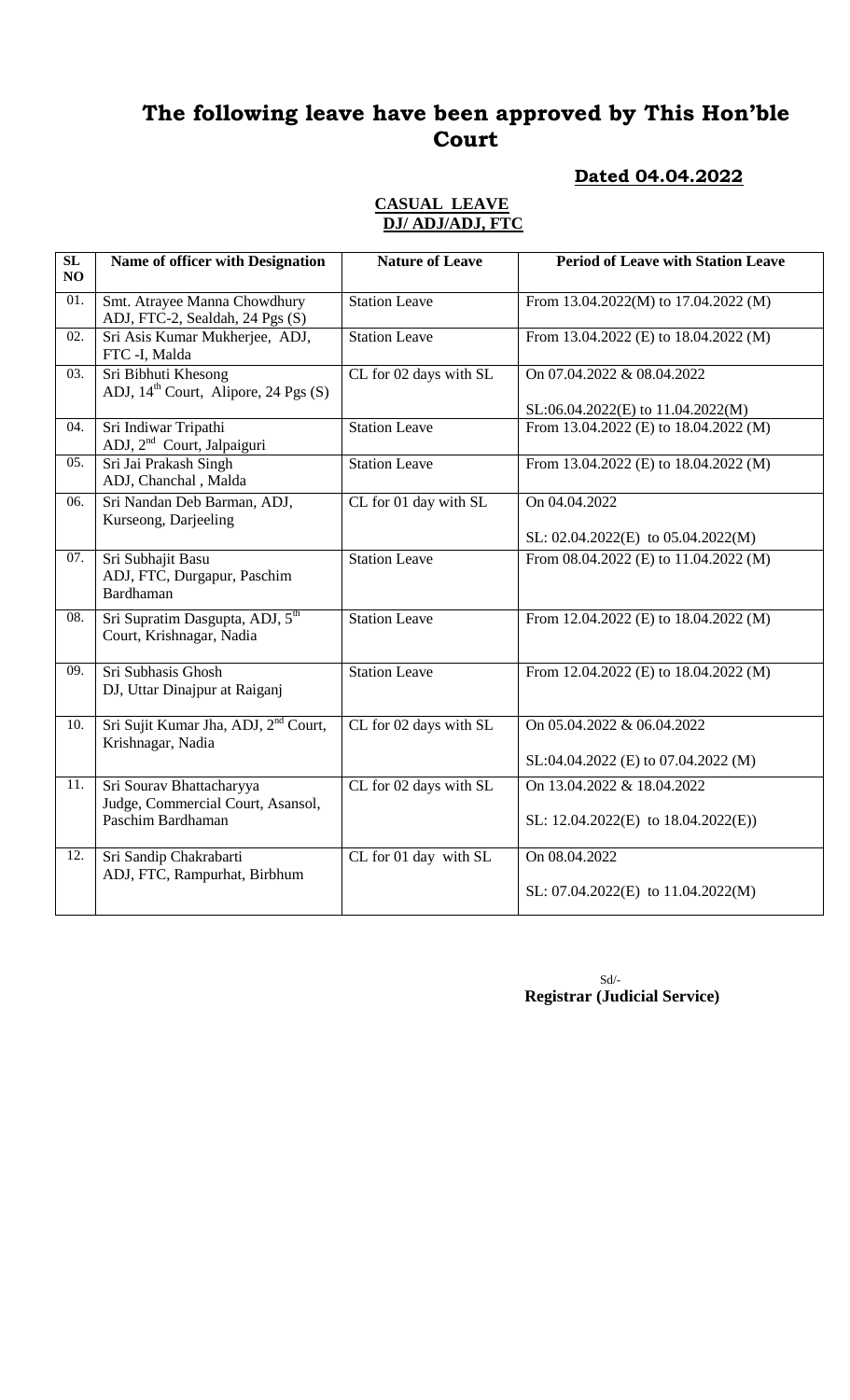### **Dated 05.04.2022**

#### **CASUAL LEAVE DJ/ ADJ/ADJ, FTC**

| SL<br>N <sub>O</sub> | Name of officer with<br><b>Designation</b>                                          | <b>Nature of Leave</b> | <b>Period of Leave with Station Leave</b>               |
|----------------------|-------------------------------------------------------------------------------------|------------------------|---------------------------------------------------------|
| 01.                  | Sri Anuruddha Maity, ADJ, 1 <sup>st</sup><br>Court, Darjeeling                      | CL for 01 day          | On 31.03.2022                                           |
| 02.                  | Smt. Arti Sharma Roy, ADJ,<br>Bench-I, City Sessions Court,<br>Calcutta             | CL for 01 day with SL  | On 04.04.2022<br>SL: $02.04.2022(E)$ to $05.04.2022(M)$ |
| 03.                  | Sri Chiranjib Bhattacharya<br>ADJ, 15 <sup>th</sup> Court, Alipore, 24<br>Pgs $(S)$ | CL for 03 days         | From 30.03.2022 to 01.04.2022                           |
| 04.                  | Smt. Chandraprova Chakraborty<br>ADJ, FTC-3, Diamond Harbour,<br>24-Parganas (S)    | CL for 01 day          | On 02.04.2022                                           |
| 05.                  | Sri Kallol Kumar Das<br>ADJ, 1 <sup>st</sup> Court, Cochbehar<br>(NDPS)             | CL for 01 day          | On 01.04.2022                                           |

 **Sd/- Registrar (Judicial Service)**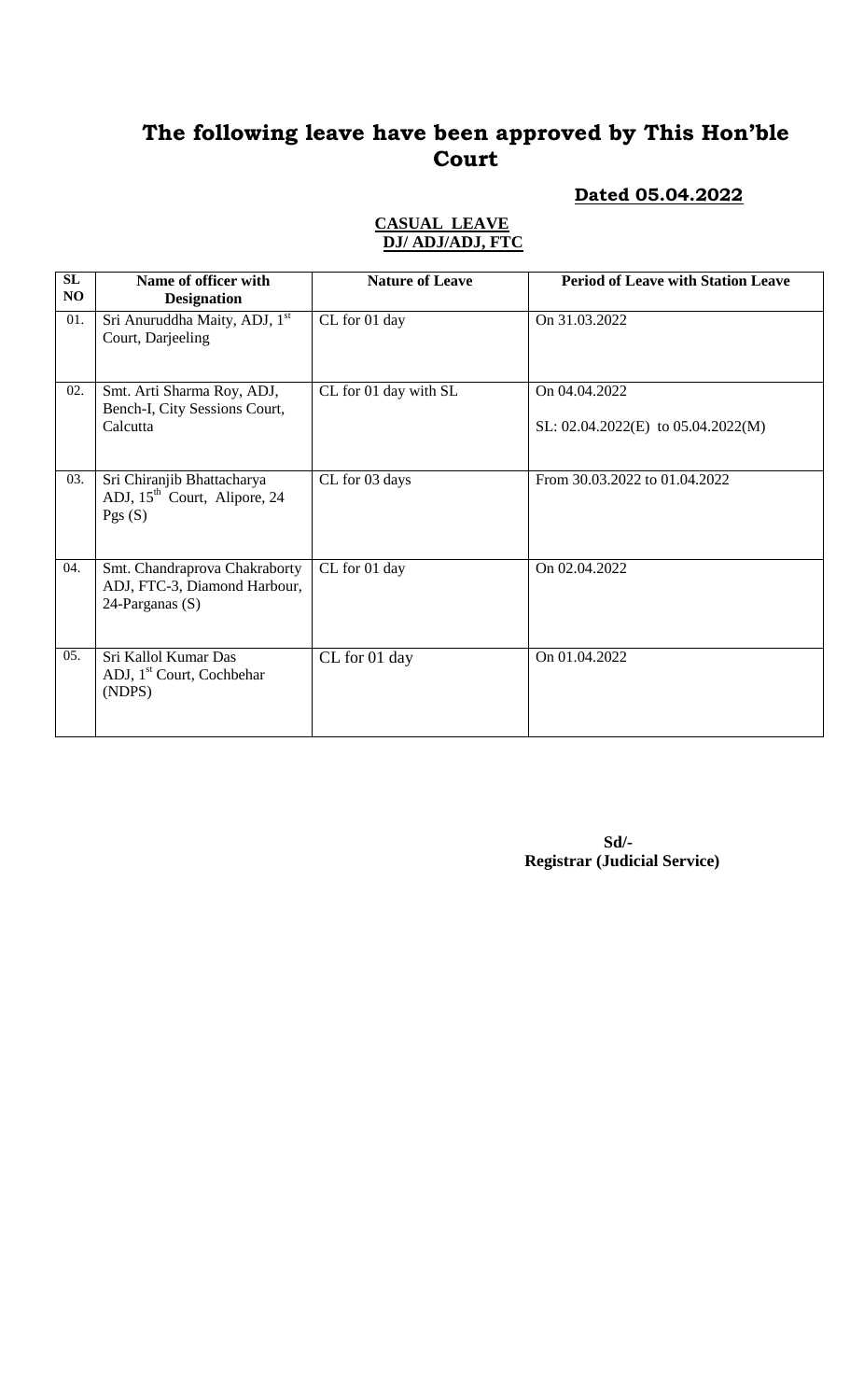### **Dated 05.04.2022**

| $\overline{\text{SL}}$<br>NO | Name of officer with Designation                                                        | <b>Nature of Leave</b> | <b>Period of Leave with Station Leave</b>                               |
|------------------------------|-----------------------------------------------------------------------------------------|------------------------|-------------------------------------------------------------------------|
| 01.                          | Sri Anupam Maiti,<br>ADJ-cum-Judge, SpecialCourt<br>(E.C.Act), Hooghly                  | <b>Station Leave</b>   | From $14.04.2022(M)$ to $17.04.2022(E)$                                 |
| 02.                          | Sri Gopal Kishor Sinha<br>ADJ, $7th$ Court, Alipore, 24pgs(S)                           | CL for 01 day          | On 06.04.2022                                                           |
| 03.                          | Dr. Modhumita Basu<br>ADJ, 7 <sup>th</sup> Court, Barasat, 24pgs(N)                     | CL for 02 day with SL  | On 30.04.2022 & 04.05.2022<br>SL: 29.04.2022(E) to 04.05.2022(A.N)      |
| 04.                          | Sri Nirvan Khesong<br>ADJ, Mathabhanga, Coochbehar                                      | CL for 01 day with SL  | On 18.04.2022<br>SL: 13.04.2022(E) to 19.04.2022(M)                     |
| 05.                          | Sri Narendra Nath Dasgupta<br>ADJ, 1 <sup>st</sup> Court, Sealdah, South 24<br>Parganas | CL for 01 day          | On 06.04.2022                                                           |
| 06.                          | Sri Paresh Chandra Karmakar<br>ADJ, 2 <sup>nd</sup> Court, Bongaon, 24pgs(N)            | CL for 01 day with SL  | On 11.04.2022<br>SL: $08.04.2022(E)$ to $12.04.2022(M)$                 |
| 07.                          | Sri Ramesh Kumar Pradhan, ADJ,<br>5 <sup>th</sup> Court, Paschim Medinipur              | CL for 02 days with SL | On 18.04.2022 & 19.04.2022<br>SL: 13.04.2022(E) to 20.04.2022(M)        |
| 08.                          | Smt. Sutanuka Nag<br>ADJ, Bench-II, City Sessions<br>Court, Bichar Bhawan, Calcutta     | CL for 01 day          | On 05.04.2022                                                           |
| 09.                          | Sri Sandip Choudhury, ADJ, 4 <sup>th</sup><br>Court, Jalpaiguri                         | <b>Station Leave</b>   | From 13.04.2022 (E) to 18.04.2022 (M)                                   |
| 10.                          | Sri Santanu Mukhopadhyay ADJ,<br>1 <sup>st</sup> Court, Bongaon, North 24<br>Parganas   | CL for 01 day with SL  | On 11.04.2022<br>SL: 08.04.2022(E) to 12.04.2022(M)                     |
| 11.                          | Smt. Soma Chakraborti<br>ADJ, FTC-II, Bongaon, 24 Pgs (N)                               | CL for 01 day with SL  | On 08.04.2022<br>SL: 07.04.2022(E) to 11.04.2022(M)                     |
| 12.                          | Sri Subhasis Ghosh<br>DJ, Uttar Dinajpur at Raiganj                                     | CL for 03 days with SL | From 06.04.2022 to 08.04.2022<br>SL: $05.04.2022(E)$ to $11.04.2022(M)$ |

#### **CASUAL LEAVE DJ/ ADJ/ADJ, FTC**

 **Sd/- Registrar (Judicial Service)**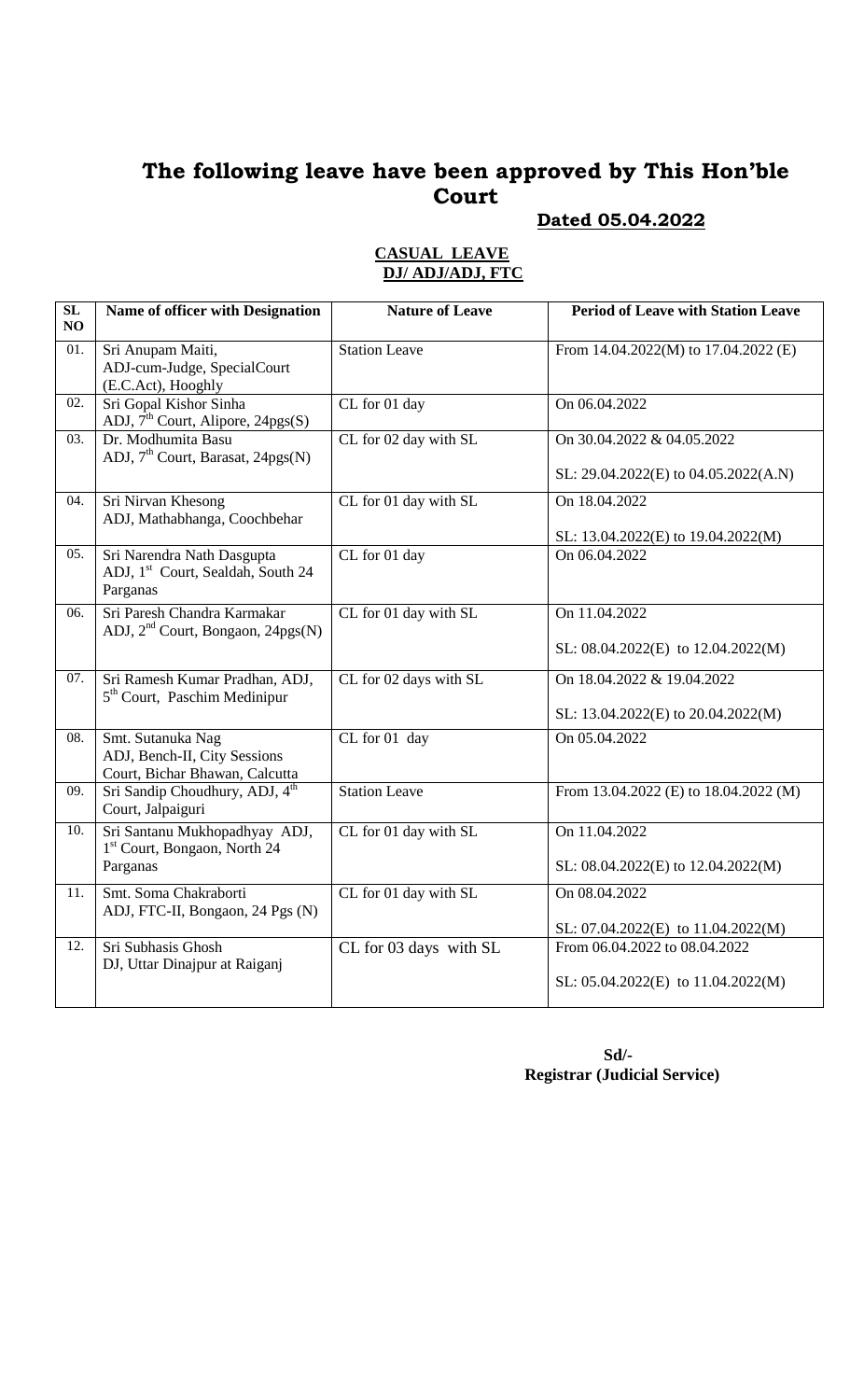## **Dated: 04.04.2022**

## **DJ/ADJ**

| <b>SL</b><br>NO | Name of officer<br>with Designation                                    | <b>Nature of Leave</b>   | <b>Period of Leave with Station Leave</b> |
|-----------------|------------------------------------------------------------------------|--------------------------|-------------------------------------------|
| 01.             | Smt. Malati<br>Karmakar<br>ADJ, $1st$ Court,<br>Sadar, Bankura         | Earned Leave for 03 days | From 11.04.2022 to 13.04.2022             |
| 02.             | Sri Devkumar<br>Sukul, ADJ, $1st$<br>Court, Raiganj,<br>Uttar Dinajpur | Earned leave for 11 days | From 25.04.2022 to 05.05.2022             |
| 03.             | Sri Gopal Kumar<br>Dalmia<br>ADJ, $1st$ Court,<br>Siliguri, Darjeeling | Earned Leave for 05 days | From 18.04.2022 to 22.04.2022             |
| 04.             | Sri Raja Ray, ADJ,<br>$2nd$ Court, Darjeeling                          | Earned Leave for 03 days | From 11.04.2022 to 13.04.2022             |
| 05.             | Sri Dinanath Prasad,<br>ADJ, 3rd Court, Suri,<br><b>Birbhum</b>        | Earned Leave for 03 days | From 11.04.2022 to 13.04.2022             |

## **ADJ, FTC/ CJ(SD)**

| SL<br>N <sub>O</sub> | Name of officer<br>with Designation                            | <b>Nature of Leave</b>       | <b>Period of Leave with Station Leave</b> |
|----------------------|----------------------------------------------------------------|------------------------------|-------------------------------------------|
| 06.                  | Sri Basant Sharma<br>ADJ, FTC-I,<br>Raiganj, Uttar<br>Dinajpur | Earned Leave for 06 days     | From 02.05.2022 to 07.05.2022             |
| 07.                  | Sri Pinaki Mitra<br>ADJ, FTC, $2nd$<br>Court, Malda            | Earned Leave for 17 days     | From 21.04.2022 to 07.05.2022             |
| 08.                  | Smt. Nilanjana<br>Ghosh<br>$CJ(SD)$ , Jangipur,<br>Murshidabad | Child Care Leave for 16 days | From 18.04.2022 to 03.05.2022             |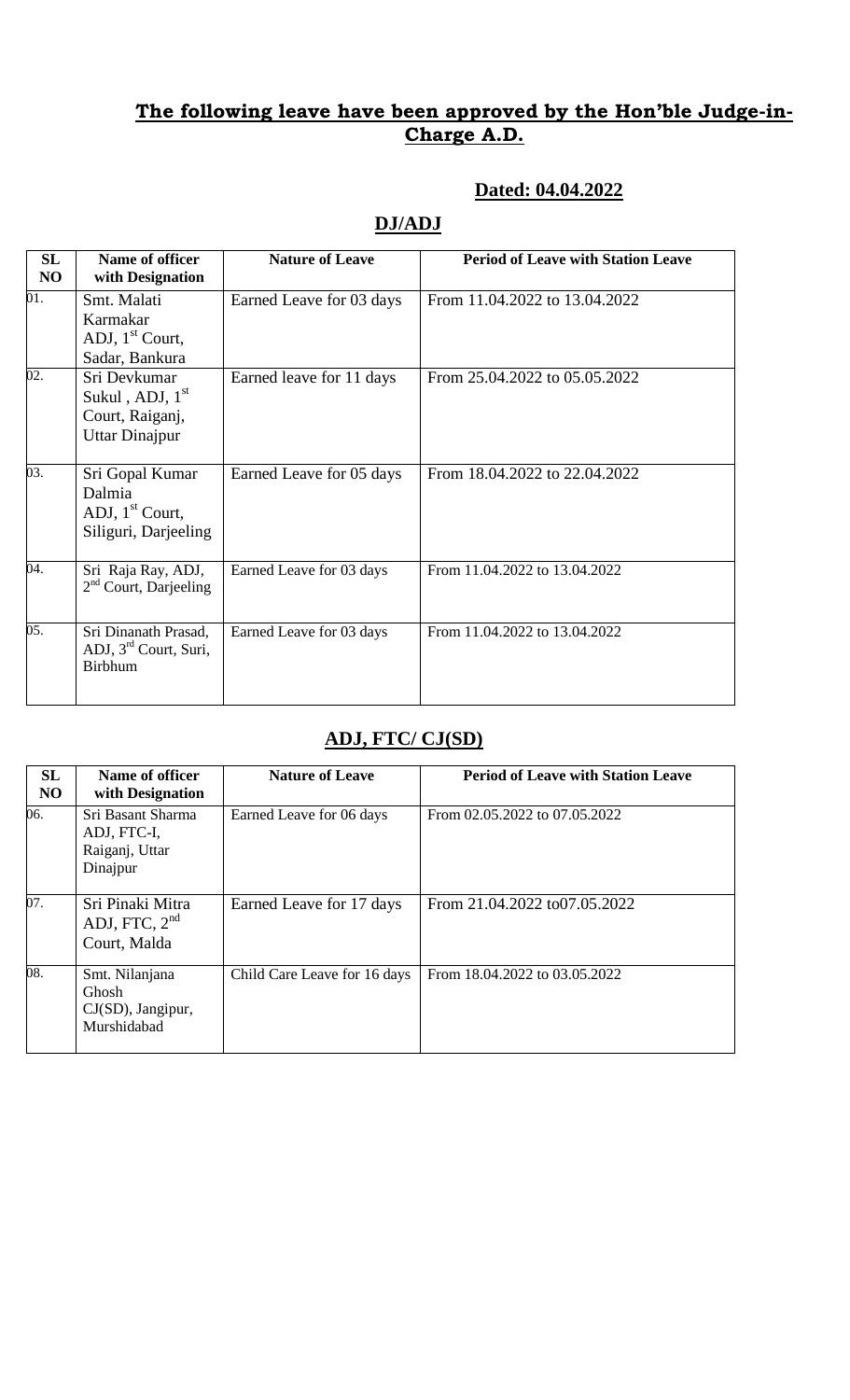**// 02 // JM**

| SL<br>N <sub>O</sub> | Name of officer<br>with Designation                                        | <b>Nature of Leave</b>       | <b>Period of Leave with Station Leave</b> |
|----------------------|----------------------------------------------------------------------------|------------------------------|-------------------------------------------|
| 09.                  | Smt Pradipta<br>Bhattacharya<br>JM, $8^{th}$ Court,<br>Alipore, 24 Pgs (S) | Child Care Leave for 20 days | From 18.04.2022 to 07.05.2022             |
| 10.                  | Smt. Juin Datta<br>JM, $2nd$ Court,<br>Purulia                             | Earned Leave for 09 days     | From 20.04.2022 to 28.04.2022             |
| 11.                  | Smt Sosanna Rai,<br>JM, $3rd$ Court,<br>Bishnupur,<br><b>Bankura</b>       | Earned Leave for 12 days     | From 18.04.2022 to 29.04.2022             |

# **CJ(JD)**

| <b>SL</b><br><b>NO</b> | Name of officer<br>with Designation                             | <b>Nature of Leave</b>   | <b>Period of Leave with Station Leave</b> |
|------------------------|-----------------------------------------------------------------|--------------------------|-------------------------------------------|
| 12.                    | Sri Chirayato<br>Banerjee<br>$CJ(JD)$ , Adll.<br>Court, Hooghly | Earned Leave for 12 days | From 11.04.202 to 22.04.2022              |

| Sd/                          |
|------------------------------|
| Registrar (Judicial Service) |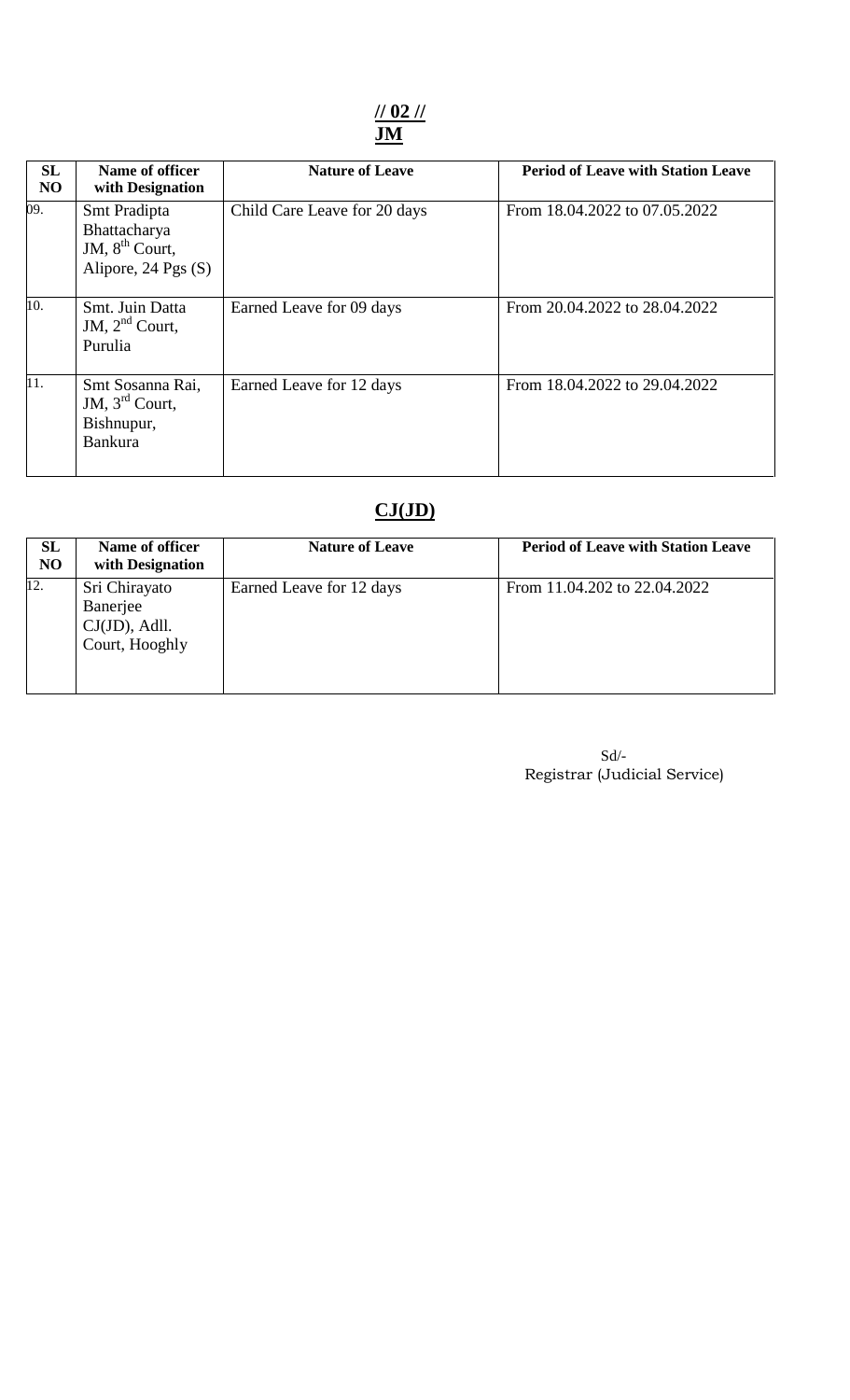### **Dated: 04.04.2022**

## **DJ/ADJ**

| <b>SL</b><br>N <sub>O</sub> | Name of officer with<br><b>Designation</b>                                         | <b>Nature of Leave</b>               | <b>Period of Leave with Station Leave</b> |
|-----------------------------|------------------------------------------------------------------------------------|--------------------------------------|-------------------------------------------|
| 01.                         | Sri Partha Pratim<br>Chakravorty, ADJ, 3rd<br>Court, Alipore, South<br>24 Parganas | Extension of Earned Leave for 01 day | On 29.03.2022                             |
| 02.                         | Sri Supratim<br>Dasgupta, ADJ, 5 <sup>th</sup><br>Court, Krishnagar,<br>Nadia      | Earned Leave for 27 days             | From 04.03.2022 to 30.03.2022             |

## **ADJ, FTC/ CJ(SD)**

| <b>SL</b><br>N <sub>O</sub> | Name of officer with<br><b>Designation</b> | <b>Nature of Leave</b>     | <b>Period of Leave with Station Leave</b> |
|-----------------------------|--------------------------------------------|----------------------------|-------------------------------------------|
| 03.                         | Smt. Kumkum<br>Chattopadhyay               | Earned Leave for 03 days   | From 11.02.2022 to 13.02.2022             |
|                             | ADJ, FTC-I,<br>Islampur, Uttar<br>Dinajpur | Commuted Leave for 08 days | From 14.02.2022 to 21.02.2022             |

| $Sd$ /-                      |
|------------------------------|
| Registrar (Judicial Service) |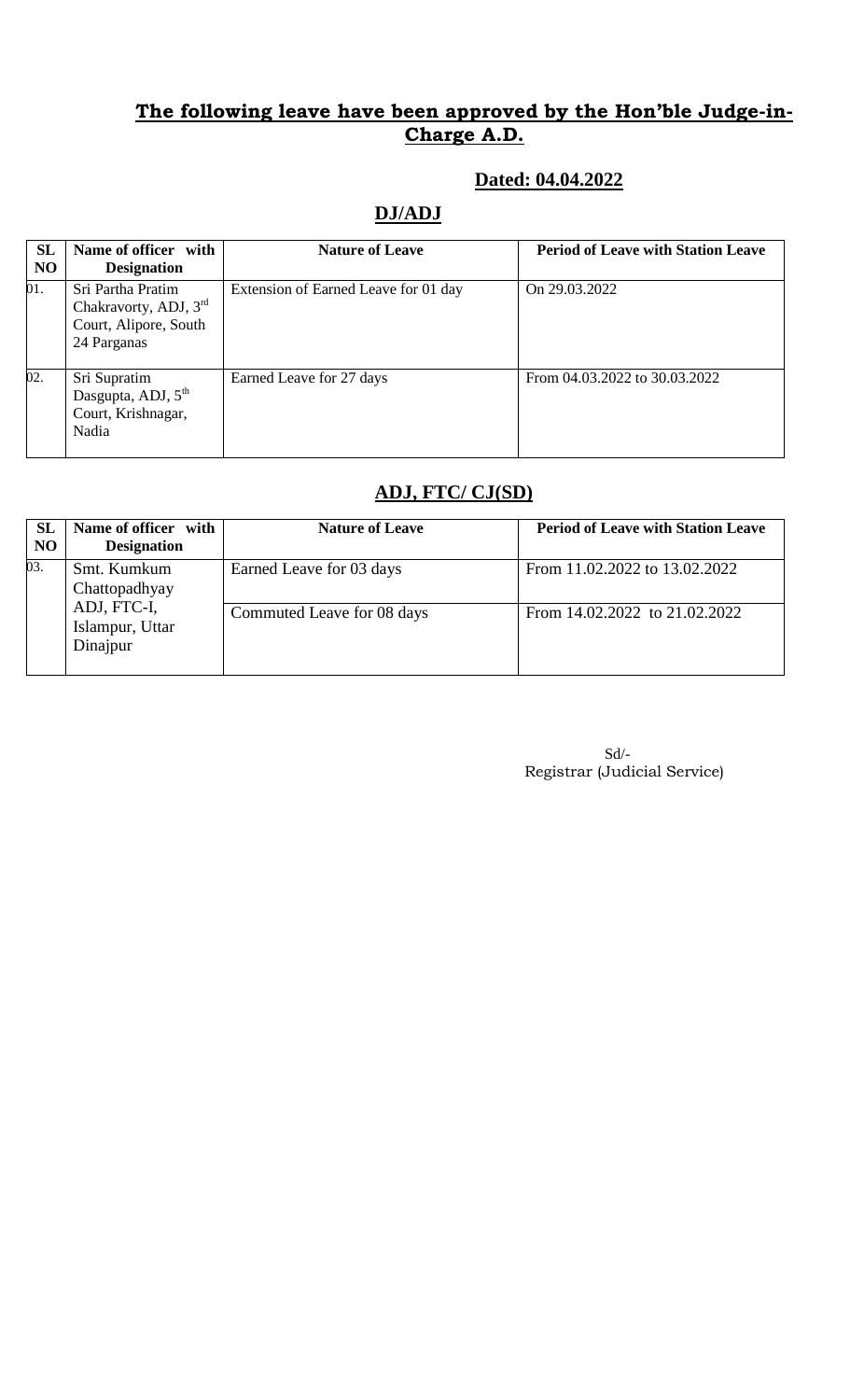### **Dated: 05.04.2022**

## **CJ(JD)**

| <b>SL</b><br>N <sub>O</sub> | Name of officer with Designation                                               | <b>Nature of Leave</b>        | <b>Period of Leave with Station Leave</b> |
|-----------------------------|--------------------------------------------------------------------------------|-------------------------------|-------------------------------------------|
| 01.                         | Smt. Ankita Gupta<br>$CJ(JD)$ , 3 <sup>rd</sup> Court, Basirhat, 24 Pgs<br>(N) | Earned Leave for 10 days      | From 30.03.2022 to 08.04.2022             |
| 02.                         | Roshan Alam,<br>$CJ(JD)$ , $2nd$ Court, Paschim<br>Medinipur                   | Commuted Leave for 07<br>days | From 14.03.2022 to 20.03.2022             |

 Sd/- Registrar (Judicial Service)